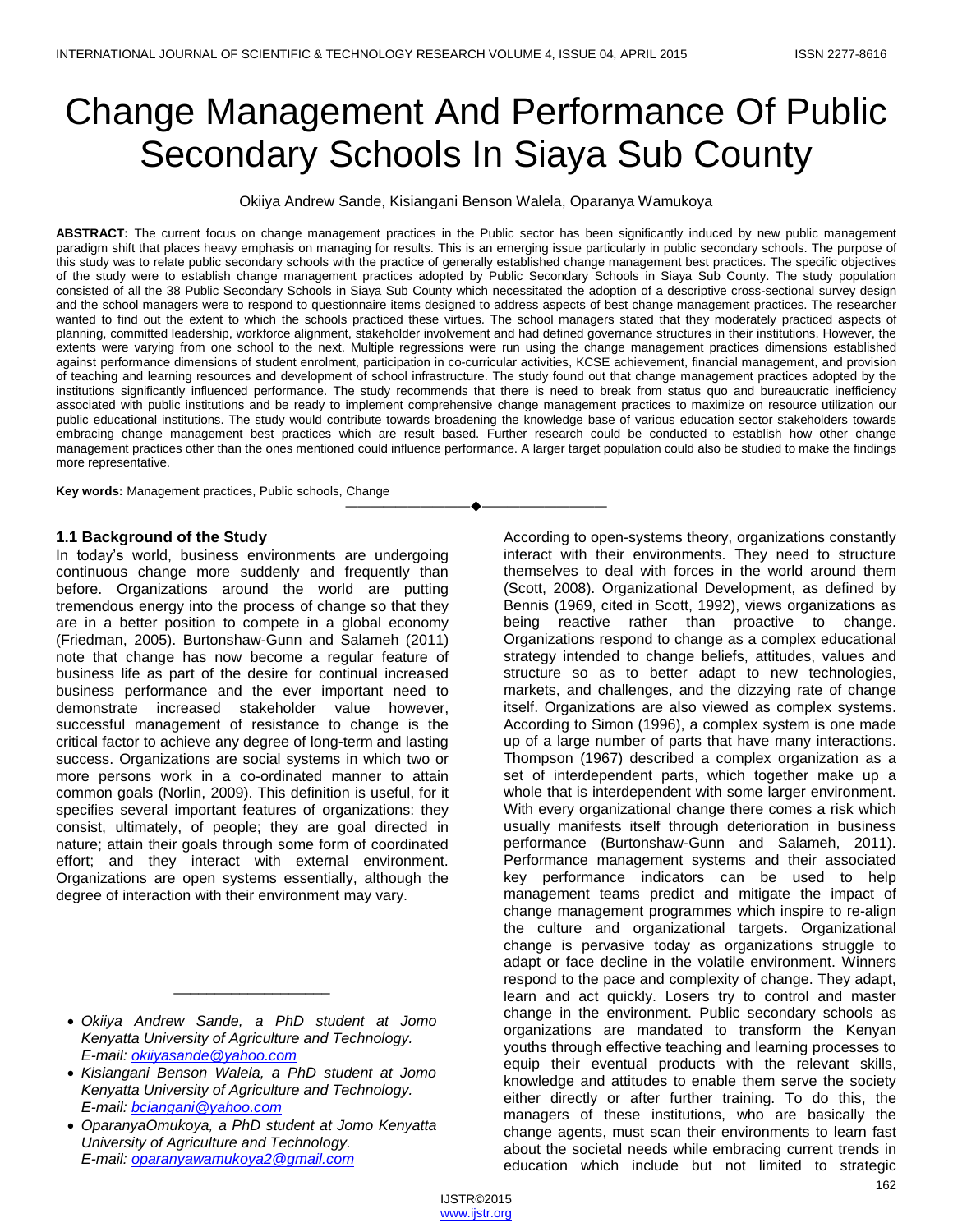planning, performance based management, performance contracting, ISO certification and performance appraisal. Public Secondary Schools in Siaya Sub County are no different and they have been involved in managing change to improve performance.

#### **1.1.1 Concept of Change Management**

Moran and Brightman (2001) define change as a process of continually renewing an organization's direction, structure, and capabilities to serve the ever changing needs of external and internal customers. Burnes (2004) views change as an ever present feature of an organization's life, both at an operational level and strategic level. Organizational change cannot be separated from organizational strategy or vice versa. Organizational change has also been referred to as organizational development and organizational transformation (Cummings and Worley, 2005). Due to the importance of organizational change, its management is becoming a highly required managerial skill (Senior, 2002). Graetz (2000) argues that against a back drop of increasing globalization, deregulation, the rapid pace of technological innovation, a growing knowledge force and shifting demographic trends, few would dispute that the primary task for management today is the leadership of organizational change. Hayes (2007) perceives management as being about modifying or transforming organizations in order to maintain or improve their effectiveness. This deliberate conscious use of strategies is a characteristic of change management. Change management is the use of systematic methods to ensure that an organization change can be guided in the planned direction, conducted in a cost effective manner and completed within the targeted timeframe and with the desired results (Davis and Holland, 2002).Todd (1999) perceives change management as a structured and systematic approach to achieving a sustained change in human behavior within an organization. Effective change management must focus on both the processes and the people within the organization. Whatever form change takes and whatever objective it seeks to achieve, organizations cannot expect to achieve success unless those responsible for managing it understand the different approaches on offer and can match them to their circumstances and preferences (Burnes, 2000). Stoner, Freeman and Gilbert (2009) noted that organizational routines and experiences inevitably set precedents that can become difficult to change if need arises. Senge (2006) warns that organization members can become so preoccupied with copying that they have no energy left to create new ideas, products and relationships. For any identified changes to be successfully adopted, merely introducing some new pieces of equipment, or a new process, is unlikely to have any major impact on the organizations performance unless introduced as part of an overall and coordinated change process. Kelvin (1992) identifies effective change management program as involving mission and strategy, stakeholder support, development of the right organizational structure and culture, introduction of new technology, designing of new individual roles, reward systems and management processes. Improved organizational performance is not only about the application of hard and fast rules for achievement. Change management objectives and

performance management targets should be seen to be interconnected and remotely achievable. A level of openness and engagement throughout the change management life-cycle which transcends policies, procedures and statutory obligations and carefully considers how critical the involvement of all employees is in helping deliver the change is necessary to enable the previously identified strategies to have the highest possible chance of success. Driving forces for organizational change are the result of the need to constantly improve productivity and efficiency (Arnetz, 2005).

# **1.1.3 Public Secondary Schools in Kenya**

A public secondary school according to Basic Education Act (2013) is a government owned institution with at least ten students who are undertaking approved formal secondary school education. The institution must be formally registered by the Ministry of Education to qualify for government funding. Secondary schools in Kenya fall into two categories – Government funded (Public Secondary Schools) and privately funded (private owned secondary schools).The 3331 Government funded secondary schools in Kenya are further categorized into National, County (formerly Provincial Schools) and District levels. Private schools are run by private organizations or individuals. Under the current 8-4-4 system of Education, students attend secondary schools for four years before sitting for the school leaving examination (KCSE) at the end of the fourth year. In 2008, the Kenya Government introduced plans to offer free secondary education to all Kenyans. The aim of free secondary education was to relieve the already impoverished majority of Kenyan parents of the burden of paying school fees while at the same time ensuring uniformity in the provision of quality education to all school age children. Private secondary schools in Kenya are generally high cost, offering students an alternative system of education in some cases with better or more luxurious facilities compared to public schools. Secondary education was meant to transform an individual through a four year course into a holistically endowed product. Secondary education is pivotal in the achievement of national goals and millennium development goals (MOE Strategic Plan, 2006-2011).The government through the Ministry of Education has laid down policy framework to ensure higher rate of access, retention and completion of secondary education and the managers of these institutions are tasked with the responsibility of putting in place mechanisms that would achieve the desired objectives.

# **1.1.4 Public Secondary Schools in Siaya Sub-County**

Siaya Sub-County has forty one (41) secondary schools of which thirty eight (38) are public secondary schools. Out of these one (1) is at National, four (4) at county and thirty three (33) at District level. The total enrolment of students stands at about 9900 (DEO Siaya EMIS, 2010). The Government has made efforts to subsidize secondary education and has laid down mechanisms of monitoring enrollment, textbook to student ratio, participation in co curricular activities, payment of workers, improvement of school environment with respect to repair, maintenance and improvement funds through Quality Assurance and Standards Officers (QASO's) and Schools Auditors. School managers have been empowered through training and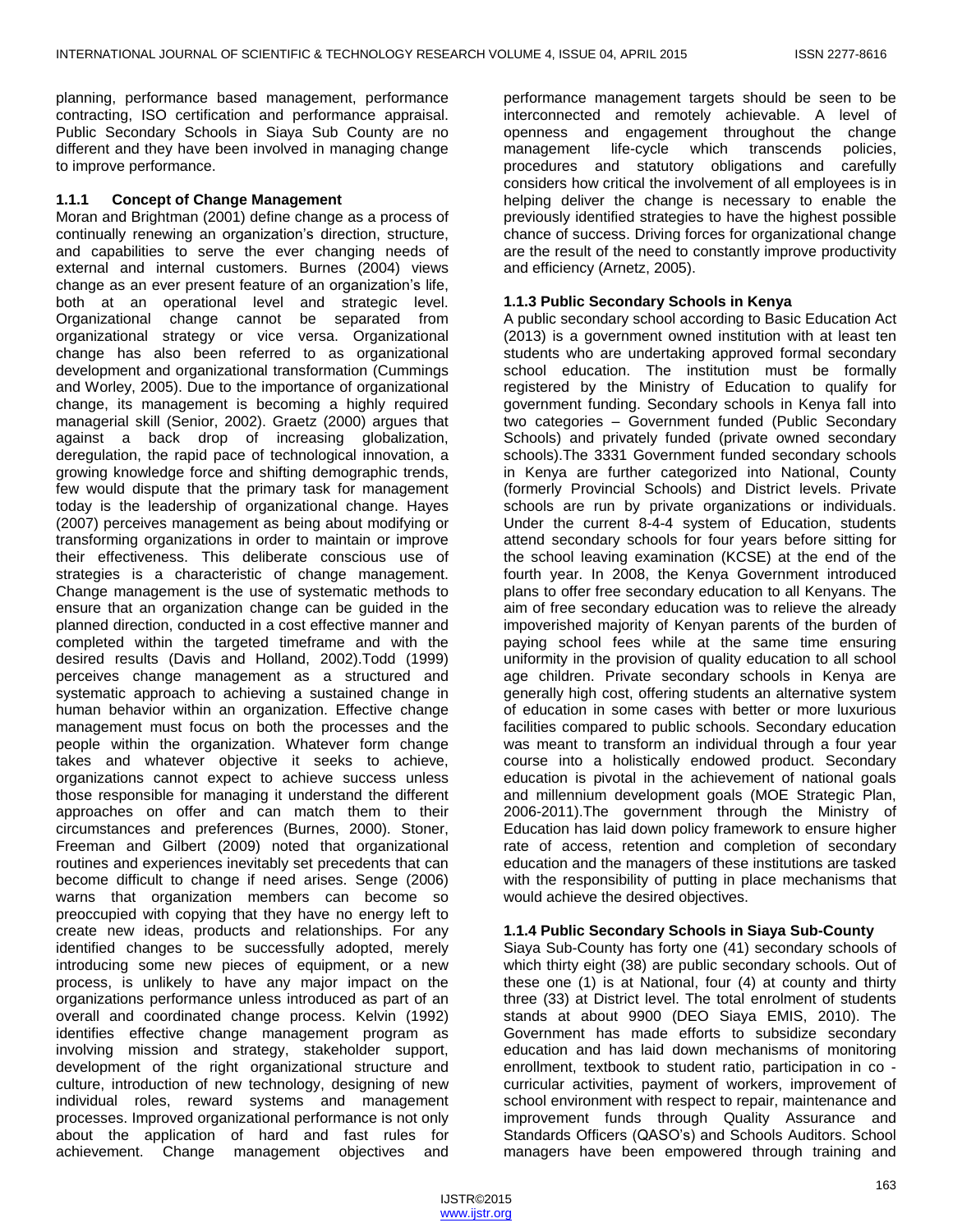capacity building workshops. All principals of secondary schools were sponsored by Government for a one year diploma course in Educational Management offered by Kenya Education Management Institute (KEMI) in 2011. Indeed the fairly timely release of FDSE funds to public secondary schools; recruitment of more teachers and provision of other selected government funded infrastructure through the Economic Stimulus Programme ( ESP) to schools only pushes the public expectations on performance higher. Some public secondary schools in Siaya sub-county continue to underperform in terms of financial mismanagement, poor infrastructure, under enrolment and high turnover of staff, both teaching and non-teaching (DEO-Siaya Report). Academically, the inadequacies of instructional materials, poor staffing and lack of well managed educational programmes have pushed the performance by students at KCSE to below average at a mean score of 5.1667 in 2012 while the current quality index is averaged at 2.336 on a scale of 1-4 ( DEO Records, 2013). Although efforts have been made to encourage Public Secondary School managers to embrace effective change management practices such as putting in place efficient work processes and people systems; fit-forpurpose structure; open and honest communication; employee empowerment; teamwork between departments; appropriate capacity building for relevant skills and provision of adequate teaching and learning resources all of which are entrenched in strategic plans, performance appraisals, performance contracts, ISO certification manuals and performance based management manuals; their implementation is questionable and this study would aim at establishing the change management practices adopted in these institutions and how they impact on their performance.

# **1.2 Research Problem**

Although the successful management of change is accepted as a necessity in order to survive and succeed in today's highly competitive and continuously evolving environment (Luecke, 2003), Balogun and Hope (2004) report a failure rate of seventy percent of all change programs initiated. Poor success rate indicate a fundamental lack of a valid frame work on how to implement and manage change as what is currently available is a wide range of contradictory and confusing theories and approaches. Despite the efforts made to introduce change in the way Public Secondary Schools are managed, effective implementation of these changes and their management still remains questionable within Siaya Sub County. Poor execution of drivers of effective change management is still seen as a key hindrance towards achieving improved organizational performance. UNDP (2006) conducted a study on institutional reform and change management with focus on Managing Change in Public Sector Organizations. Case studies from across the globe were considered. It was concluded that public sector organizations, just like schools, are often perceived as resisting change due to the difficulty of precise definitions of their results and the uncertainty of their outcomes. Ngwili (2012) conducted a similar study to find out Factors Affecting Management of Change in Public Secondary Schools in Masinga District. In both of the above cases there was no focus on establishing the implication of

change management on organizational performance. Korir et al (2012) focused on change management and organizational performance in selected Hotels in Nairobi. This study is motivated by the fact that earlier studies carried out failed to focus on establishing change management practices in Public Secondary Schools and their effect on performance. Hence, what are the change management practices adopted by Public Secondary Schools in Siaya Sub County? Have the change management practices adopted by these Public Secondary Schools led to improved performance?

# **1.3 Research Objectives**

This study was conducted with the aim of addressing two specific objectives. These were:

i) To establish change management practices adopted by Public Secondary Schools in Siaya Sub-County.

# **1.4 Value of the Study**

The study has its focus on aspects that are concerned with change management, which include both the processes and the people within Public Secondary Schools. The usefulness of this study in adding value to theory building cannot be over emphasized. The study establishes the extent of change management practices in public secondary schools and explains how these practices influence performance multi-dimensionally. The study gives numerical values of extent of relationships between the variables using a regression equation based on a developed model with fairly high degree of accuracy. The findings of this study will be of benefit to the Government of Kenya through the Ministry of Education, science and technology in the formulation of policies that would govern future management of educational institutions and guide Secondary school managers to embrace effective change management practices while fully aware of the impact this might have on performance. Change is not going away and all institutions need to respond to change appropriately. With clearly defined objectives, fully trained employees and timely and well communicated change at all levels, better performance is likely. This research serves to demystify the change process and highlight the key drivers that managers of educational institutions can use effectively to improve change management initiatives and results. This would help organizations to transform the complexity and confusion surrounding change management into a highly informed, integrated improvement process that is no longer out of reach.

# **LITERATURE REVIEW**

#### **2.1 Introduction**

This chapter focuses on identifying effective change management practice with a specific focus on the dimensions to develop a set of plans and actions to successfully manage change in Public Secondary Schools. The key areas are: The Theories underpinning the study, Change Management Approaches and Models

# **2.2 Theories Underpinning the Study**

This research is anchored in the open systems theory. According to Scott (1992), organization theories and models are either rational, natural or open systems. The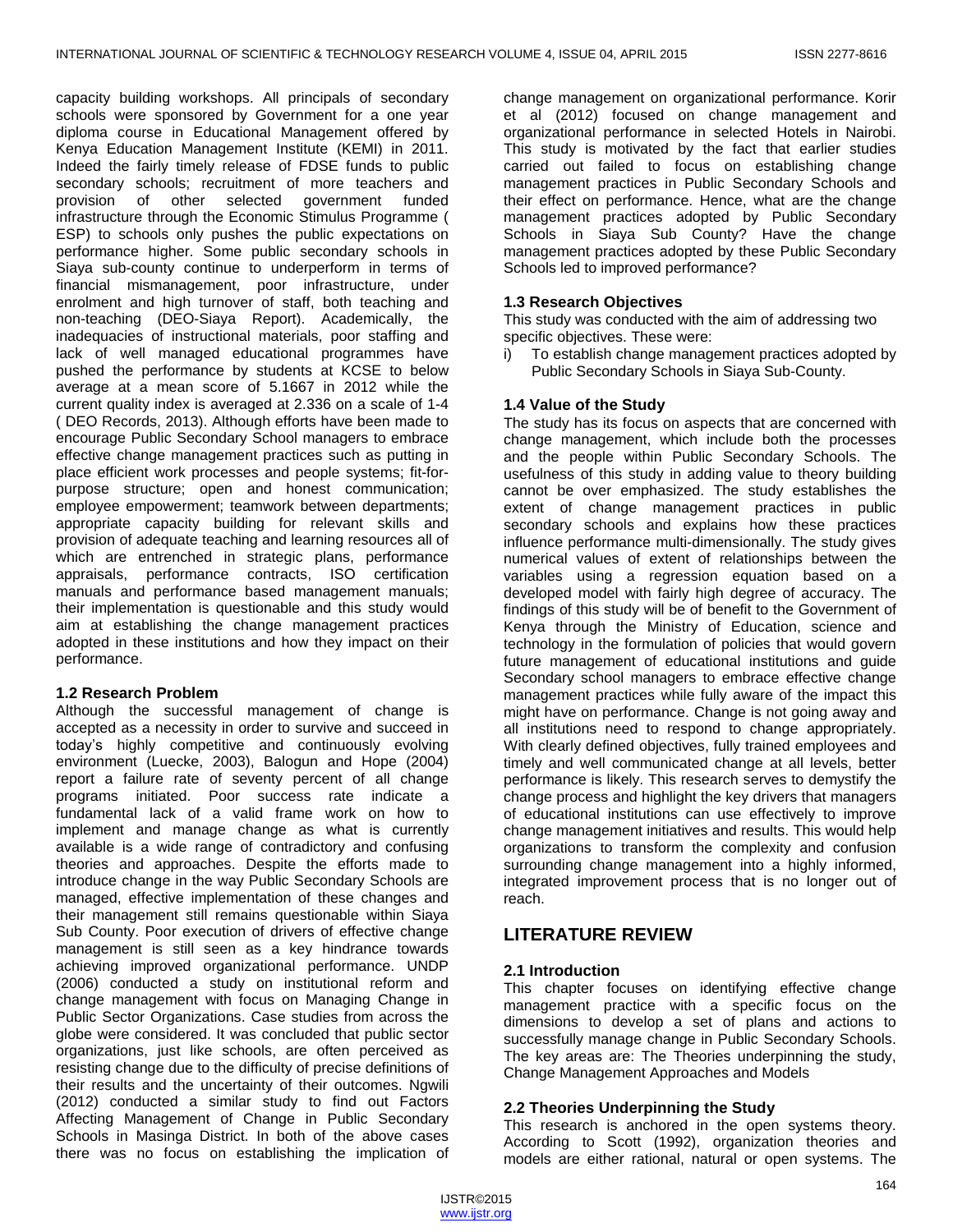rational systems perspective focuses on structure as a significant tool for the efficient achievements of organizational goals. It emphasizes the role of management in deciding such structures and determining the specific goals that are to be achieved. Under this perspective, organizations are entities without people and the emphasis is on control (Bennis 1959, cited in Scott, 1992). The natural systems perspective places more emphasis on informal structures and goal complexity. It is concerned with the behavioral aspects of the organization and how participants act in the context of the organizational rules and structures. Bennis (1959, cited in Scott 1992) reinforces natural systems perspective by viewing organizations as groups of people pursuing their interest within an organizational context. Organizations are seen as ―collectives whose participants share a common interest in the survival of the system and who engage in collective activities, informally structured, to secure this end" (Scott, 1992). Open systems perspective emphasis processes more than structure. Burnes (1996) argues that open systems theory posits that organizations are affected by a number of factors that occur in the external environment and that they can have an effect on factors that exist in the external environment and that they can have an effect on factors that exist in the external environment. Scott (1992) views organizations under the open systems theory as " systems of interdependent activities linking shifting coalitions of participants; the systems are embedded independent on continuing exchanges with and continuing exchanges with and constituted by - the environments in which they operate". Robbins and Barnwell (1998) point out that describing organizations as systems provides insights into their make-up. Since the open systems view of organizations began to diffuse in the 1960's, complexity theory has been a central construct. Simon (1996) defines a complex system as one made up of a large number of parts that have many interactions. Thompson (1967) described a complex organization as a set of interdependent parts, which together make up a whole that is interdependent with some larger environment. Daft (1992) equates complexity with the number of activities or sub systems within the organization, noting that it can be measured along three dimensions – vertical complexity is the number of levels in an organizational hierarchy; horizontal complexity is the number of job titles or departments and spatial complexity is the number of geographical locations. Scott (1992) equates complexity with the number of different items or elements that must be dealt with simultaneously by the organization in its environment. Galbraith (1982) noted that organizational design tries to match complexity of its environment and technology. Perrow (1967) notes, "The more complex an organization is the less knowable it is and the more deeply ambiguous is its operation". Organizational Development Theory proponents borrow from many of behavioural sciences including psychology, sociology, and economics. Organizational Development (OD), as defined by Bennis (1969, cited in Scott, 1992), views organizations as being reactive rather than proactive to change. Organizations respond to change as a complex educational strategy intended to change beliefs, attitudes, values and structure so as to better adapt to new technologies, markets, and challenges, and the dizzying rate of change itself. Cummings and Worley (2005) define OD as a system

wide application and transfer of behavioural science knowledge to the planned development, improvement and reinforcement of strategies, structures, and processes that lead to organizational effectiveness. OD's strength is that it draws from multiple disciplines that inform an understanding of Human systems, including the applied behaviour and physical sciences.

#### **2.3 Change Management**

According to Burnes (2004), there is no one widely accepted, clear and practical approach to organizational change management that explains entirely what changes organizations need to make and how best to implement them with optimal organizational performance. Lewin (1952) argues that a successful change project must involve the three steps of unfreezing the present level, moving to the new level and re- freezing this new level. Due to criticism leveled against planned approach to organizational change the emergent approach gained ground. Change is seen as driven from the bottom upwards (Burnes, 2004). Contingency and Choice Change supports the proposition that the structure and the performance of an organization are independent on the situational variables that it faces (Dunphy and Stace, 1993). No two organizations are alike, and will not necessarily face the same variables. This approach, however, it is argued, lacks the mechanisms of relating structure to performance and assumes that organizations and managers do not have any significant influence and choice over situational variables and structure (Burnes, 1996).Despite this criticism, Burnes (1996) suggests that an organization does not need to adapt to external environment, and advocates an approach of choice by suggesting that there is certainly evidence that organizations wishing to maintain or promote a particular managerial style can choose to influence situational variables to achieve this. Kotter (1996, 1998) developed a model which should be used at the strategic level of an organization to change its vision and subsequently transform the organization. Studies using this model here shown that the change process goes through a set of phases with each phase lasting a certain amount of time and mistakes at any phase can impact the success of the change.



# *Figure 1: Kotter's eight step approach to change management*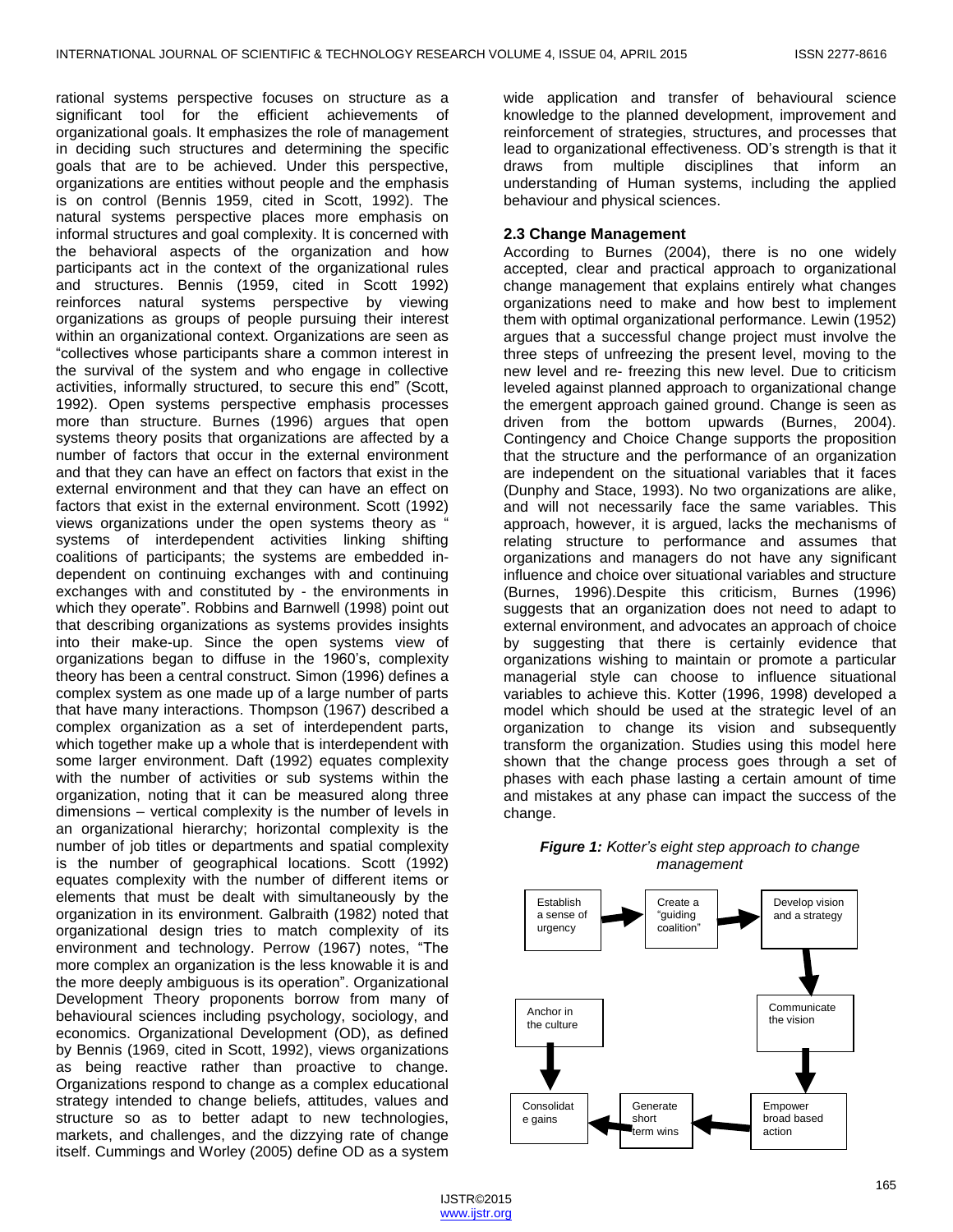## **Adopted from 'Leading Change', pg. 21, by Kotter, J.P, 1996, Boston: Harvard Business School Press**

The eight stages are each associated with fundamental errors which Kotter believes undermine efforts at transforming organizations. This contains useful advice for managers on trying to overcome inwardly focused cultures and paralyzing bureaucracy. Shield's (1999) model builds on the idea that when change fails, it is because of insufficient attention to the human and cultural aspects of business. He suggests that there are critical components that are necessary for leaders to change an organization i.e. clearly understanding the strategies to be changed and defining critical success factors; communicating the strategic change objectives to the work force and finally reviewing each of the work elements to identify their degrees of alignment into support of the business strategy. Pryor, Taneja, Humphreys, Anderson and Singleton (2008) suggest the 5 P's model for change noting that the most profitable change is re-invention of the future not response to the present. They note that the five elements in this model are: Purpose, Principles, Processes, People and Performance. The purpose (Strategic thrust), Principles, Processes, People and Performance systems should be in place so that the organization can operate at the highest possible levels of efficiency and effectiveness (Pryor, Humphreys, Taneja and Moffitt, 2007). The early approaches and theories to organizational change management suggested that organizations could not be effective or improve performance if they were constantly changing (Rieley and Clarkson, 2001). According to Luecke (2003), people need routines to be effective and able to improve performance. However, it is now argued that it is of vital importance to organizations that people are able to undergo continuous change (Burnes, 2004). While Luecke (2003) suggests that a state of continuous change can become a routine in its own right, Leifer (1989) perceives change as a normal and natural response to internal and environmental conditions. The pace of change is categorized by the rate of occurrence. This could be discontinuous (Luecke, 2003), incremental (Burnes, 2004), or continuous (Balogun and Hope, 2004). Grundy (1993:26) defines discontinuous change as change which is marked by rapid shifts in strategy, structure or culture, or in all three. This sort of rapid change can be triggered by major internal problems or by considerable external shock (Senior, 2002).

# **2.4 Change Management Practices**

There may be no one best way to manage change which is effective in all situations, but there are certain important aspects of change to consider when attempting to plan or stimulate change. These will now be discussed because these factors to change are examined in this research. Culture may be below the surface but it exerts tremendous power and must be understood. According to Schein (2004), culture is both a dynamic phenomenon that surrounds us at all times, being constantly enacted and created by our interactions with others and shaped by leadership behavior, and a set of structures, routines, rules and norms that guide and constrain behaviour. When managers try to change the behaviour and attitudes of staff, they are likely to encounter inertia or outright resistance,

which may seem unreasonable. Leaders must learn to be aware of and decipher the culture of the organization and groups at the various levels of artifacts, espoused beliefs and values, and basic underlying assumptions, Schein (2004). Schein (2004) believes that culture change in itself is not usually a valid goal but that it will become involved in organizational changes. His key principles are that survival anxiety or guilt must be greater than learning anxiety. The latter should be reduced rather than the former increased by providing a positive, compelling vision, formal and informal training, feedback, positive role models, support groups, reward and discipline systems, and relevant structures; the change goal must be defined concretely in terms of the specific problem to be fixed and not just as culture change. Old cultural elements need to be destroyed but new ones will only be learned if new behaviour leads to success and satisfaction; a period of unlearning is always needed which will be psychologically painful. The role and quality of leadership plays an important part in change. Leaders need to inspire, sell, mobilize, enable and navigate effectively to make change happen, but leadership has increasingly been seen as a team as well as an individual (Audit Commission, 2001). Leaders need clarity of vision and values, the ability to communicate these by what they say and do, and emotional resilience. There are many competing definitions of leadership but the following is relevant in this study. Leadership is the creation of new realities (Dunphy et al, 2007). Leaders need to develop themselves and learn from and admit to mistakes. They need to be aware of and allow organizational members to make progress through the natural process of human adaption using empathy, encouraging engagement, energizing staff, and reinforcing the changes (Marks, 2007). Leaders are warned not to declare victory prematurely or lose focus, but instead to make change stick starting with themselves, reinforce appropriate behaviour and performance, and provide training and support (Longenecker and Rieman, 2007). It is generally regarded as impossible to impose or enforce change effectively. An entirely top-down approach may lead to unexpected results, inertia, or reluctant compliance at best. Research by Parish et al (2008) demonstrates that antecedents to change such as fit with vision, employee-manager relationship quality, job motivation, and role autonomy all influence commitment to change. Significant effective commitment had the greatest impact on implementation success and improved performance. They refer to other writers who claim that there is a scarcity of research on employee reaction to change. When participation is effective it produces beneficial outcomes for individuals and organizations, but authentic participation is needed and individuals need to be prepared adequately to be competent to participate (Pasmore and Fagans, 1992). Some organizations have benefited from creating a critical mass of change actors through provision of space for reflection and dialogue and building networks of change-minded staff, (Bruch and Sattelberger, 2001). Closely related to important aspects of change set out above is the key role of effective communication. According to Armenakis and Harris (2001), persuasive communication of a consistent change message is required to help an organization create readiness for a major re-organization. Kotter (1996) describes one of eight common errors in organizational change efforts as under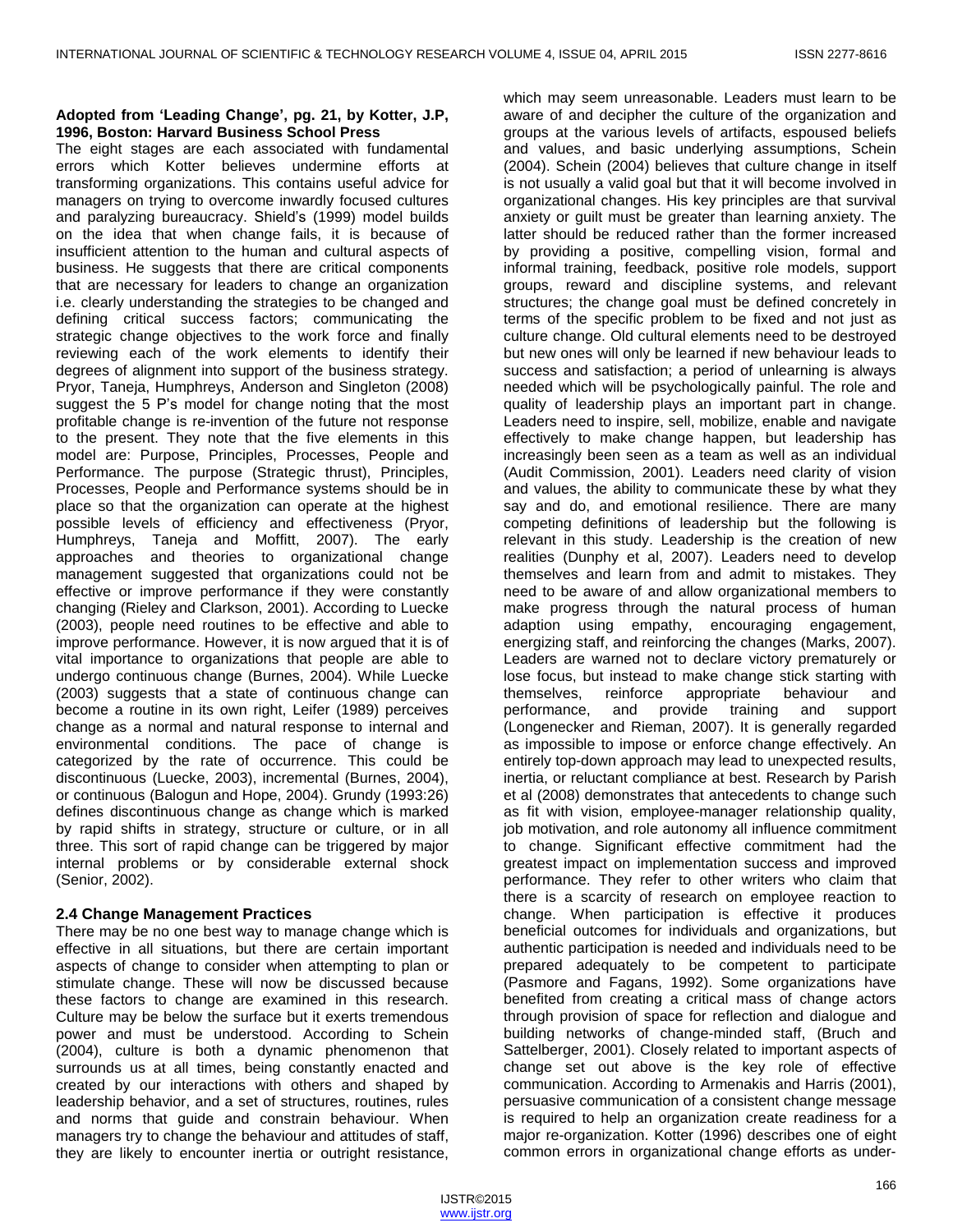communicating the vision by a factor of ten or one hundred or even one thousand. He urges those leading change to use creatively every method and vehicle possible to communicate constantly the new vision and strategy, keep the message simple, use metaphor and analogy, and have the guiding coalition role model the behaviour expected of employees. Managers need to align employees' expectations of the change communication with understanding of the change goal to create change receptivity (Frahm and Brown, 2007). Training and development are key parts of any change project. This may be in relation to new skills, attitudes and behavioursrequired, but it also may aim to give staff the understanding and confidence to empower them to pursue continuous improvement (Burnes, 2004; Kotter, 1996). A comprehensive training program should be established with systems in place for evaluation and feedback. The role and skills of the change agent are crucial in delivering or facilitating change effectively. According to Buchanan and Boddy (1992), the change agent has to support the performance of rationally considered, logically phased and visibly participative change with backstage activity in the recruitment and maintenance of support and in seeking and blocking resistance. The change agent must have a two dimensional expertise combining managerial judgment and a tool kit of core competences (Buchanan and Boddy, 1992). The former includes diagnostic skills, judgmental capability, and behavioural flexibility while the latter comprises a series of competences in five clusters concerned with goal setting, role specification, communication, negotiation, and managing upwards. Balgun et al (2008) stress that change directors need to understand the difficult but pivotal role of middle managers and provide them with the necessary skills and support, because they are the shock absorbers in change who have to look two ways at once and carry out unscripted, unacknowledged and often emotional work. This study includes an examination of the role, skills and support given to the change agents. Resisting change is a common reaction with the particular form depending on the individual's personality, competing commitments, the nature of the change, attitudes towards it and forces deriving from the group, the organization and its environmental context. The form of resistance may vary from passive resignation to indifference, passive resistance, and active resistance (Carnevale, 2003). It is a common theme in the literature of change, but it should not always be seen as completely negative and can help to modify and translate the change into something which becomes more effective and workable (Fronda and Moriceau, 2008). Much of what we refer to as resistance to change is really resistance to uncertainty (Carnall, 2003). Resistance is often believed to be an inevitable human reaction to imposed change, but it may also result from the methods used to effect change and to what may be perceived as cynical use or misuse of grand ideas for personal or group interests (Diefenbach, 2007). It may arise from distorted perception, interpretation barriers, and vague strategic priorities, low motivation for change, and lack of a creative response in the formulation stage, political and cultural deadlocks, leadership inaction, embedded routines, lack of capabilities, and sheer cynicism in the implementation stage (Pardo del Val and Fuentes, 2003). Ford et al (2002) propose that much research

ignores resistance as a socially constructed reality in which people are responding more to the background conversations in which change is being initiated than to the change itself. Change agents should understand that change creates uncertainty, stress, and anxiety, even for those managing change, and that there is a relationship between self-esteem, performance and stress. People will react and behave differently at different points in the cycle of accepting and adopting change (Carnall, 2003). Managers must combine a number of approaches based on a careful analysis of the situation and as part of a clearly considered strategy (Kotter and Schlesinger, 2008). These approaches include education and communication, participation and involvement, facilitation and support, negotiation and agreement, manipulation and co-optation, and explicit and implicit coercion. This study looks at resistance to change and how it is handled. School managers can use performance measurement as part of management strategy to evaluate, control mentor, motivate, budget, promote, celebrate, direct, plan, learn and improve their learning institutions. This is because performance measurement generates critical information such as information about inputs, activities, output, outcome and impact (Behn& Robert, 2003, Caroll et al, 2002 and Halachmi et al, 2005). The reason why performance measurement would be of critical use to school managers was that, it assists the school managers to set goals, develop objectives which are legitimate, equitable, adoptable, customer focused, all inclusive, consistent, applicable, stable, measurable, numerical, profitable, specific and time bound. It also assists in stock taking to be able to measure capacity in terms of knowledge skills and infrastructure. This is because performance measurement is pegged on unsentimental assessment of tools at hand. Performance indicators or measures were developed as standards for assessment. It is the generic term encompassing the quantity basis by which the objectives were established and gauged (Dewaal, 2007 & Cole, 2004). It was also the use of quantitative measures of capacities process and outcomes to develop information about critical aspects of activities, including their effects on the public. It was about analyzing the success of a program and the effects of comparing data or what actually happened and what was planned (Kathrine, 1997). We need performance indicators for control, self-assessment, continuous improvement and management assessment. According to Beatham et al (2006) business performance is measured in financial terms, profit and turnover. These financial measurers of performance have been the sole measures of a company's success. However, recent research findings in performance management is advocating for emphasis on both financial and non-financial dimensions such as competitiveness, service quality, customer satisfaction, school flexibility, resource utilization and technology. Neely (1998) argues that managers measure performance for two main reasons. Either they want to know where they are and what they have to do to improve; or they want to influence their subordinates' behaviours. Beatham et al (2006) concluded that performance measurement is only part of the business improvement process. Unless action is taken based on the results attained then the measures are meaningless, costing money to obtain and not adding value to the business, Bourne et al., (2000). Performance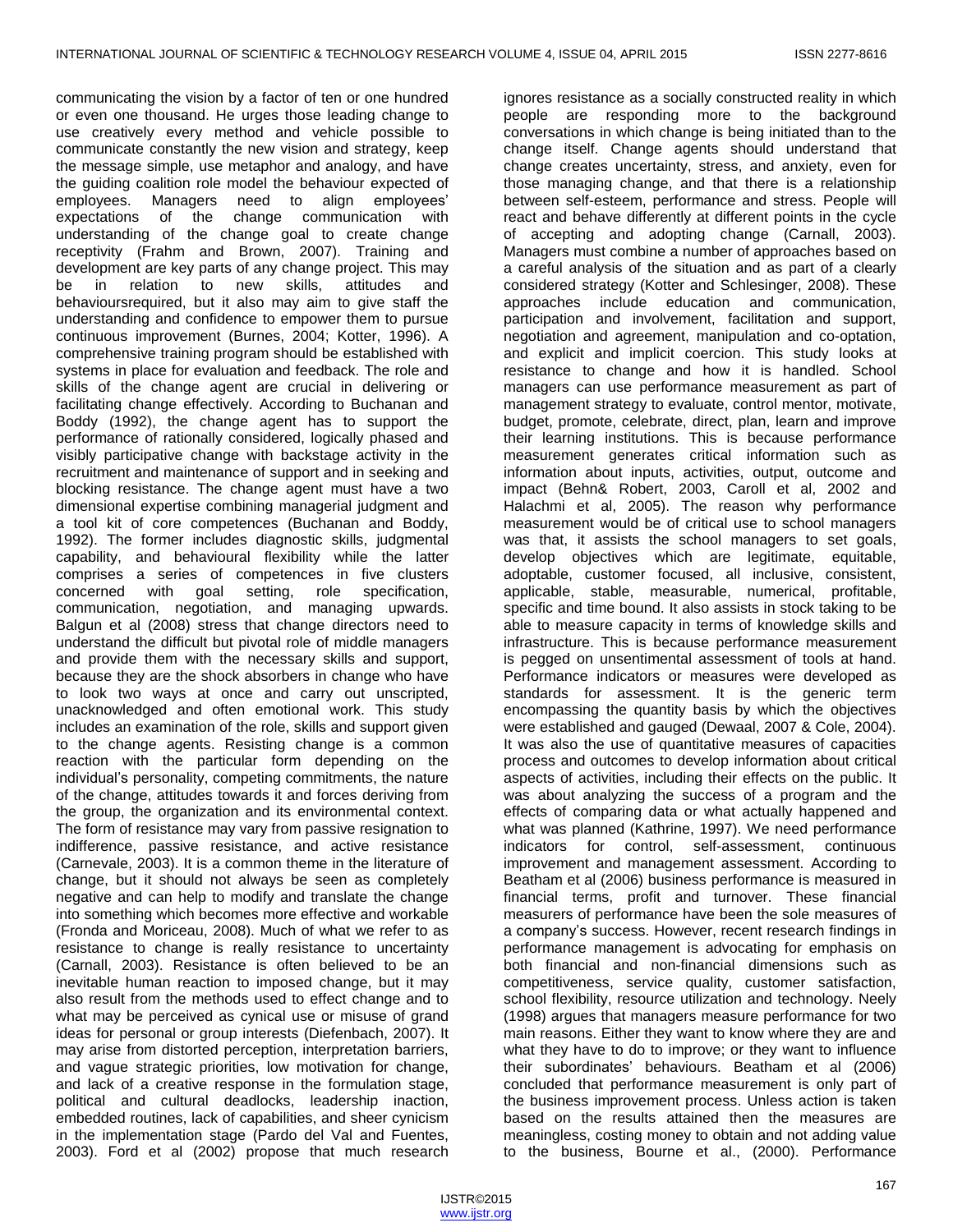measurement therefore, must be part of a system, which reviews performance, decides on actions and changes the way in which the business operates. Education sector stakeholder pressures challenge managers to achieve competence in their managerial performance. Competent managerial qualities are needed to determine strategic directions for a school to take and to creatively solve business problems, Scheule and Sneed, (2001).

# **3.1 Introduction**

This section identifies the procedures and techniques that were used in the collection, processing and analysis of data. Specifically, the following sub-sections were included: research design, population of study, data collection and data analysis.

# **3.2 Research Design**

A research design is the arrangement of conditions for collection and analysis of data in a manner that aims to combine relevance to the research purpose with economy in procedure (Selltiz et al, 1965). The study adopted a descriptive cross-sectional research design. A crosssectional study involves the study of different organizations or groups of people to look at similarities or differences between them at any one particular time. It involves a close analysis of a situation at one particular point in time to give a 'snap shot' result. A descriptive survey was preferred for it is used to obtain information concerning current status of a phenomenon and purpose of this method is to describe what exists with respect to situational variable, that is, it looks at relationship between and among variables (Mugenda and Mugenda, 2003).

#### **3.3 Population of the Study**

The target population consisted of all the thirty eight (38) public Secondary Schools in Siaya Sub County. All the schools were be targeted, thus a census survey. The schools targeted included one Girls' National boarding school; two Girls' boarding county level schools; two Boys' boarding county level schools; and thirty three mixed day Sub County level schools. (See Appendix 2 attached for List of Schools)

# **3.4 Data Collection**

Primary data were collected using a structured questionnaire. The questionnaire was divided into two sections. Section contained demographic information of the respondent while section B focused on change management practices within the institution. For each criterion, respondents were asked to evaluate the extents of practice on a five point scale (5 – Very large extent, through 1 – Very small extent).The drop and pick method was used to administer the questionnaire. In each public secondary school, the respondent was the Head teacher of the school. Secondary data on performance were obtained from the records at DEO's office in Siaya Sub County.

# **3.5 Data Analysis**

Before actual data analysis, questionnaires were checked for completeness and consistency. Data were analyzed using descriptive statistical techniques such as frequency distributions and percentages. Multiple regression analysis was done using SPSS software to establish the regression equations linking change management practices  $(X_1$  to  $X_5)$ to performance (P) by finding the estimated values of  $\beta_0$ ,  $\beta_1$ ,  $β_2$ ,  $β_3$ ,  $β_4$ ,  $β_5$  andε in each case. Results were presented using tables. The model equation summary was:

 $P = \beta_0 + \beta_1 X_1 + \beta_2 X_2 + \beta_3 X_3 + \beta_4 X_4 + \beta_5 X_5 + \epsilon$  where P is performance measure,

 $\beta_0$ ,  $\beta_1$ ,  $\beta_2$ ,  $\beta_3$ ,  $\beta_4$  and  $\beta_5$  are constants.

 $x_1$ = Practicing effective planning

 $x_2$  = Exhibiting committed leadership

 $x_3$  = Keeping stakeholders informed through effective communication

 $x_4$  = Aligning the workforce to organizational goals

 $X<sub>5</sub>$  = Establishing a defined governance; ande is the error term.

# **DATA ANALYSIS, RESULTS AND DISCUSSION**

# **4.1 Introduction**

This chapter focuses on the analysis of data collected based on the questionnaires administered to principals of Public secondary schools in Siaya Sub County. Firstly, the results of analyzed data are presented in form of tables which address the first objective of identifying the change management practices in Public Secondary Schools. The researcher focuses on the extent of practice of the already identified generally acceptable best practices for an effective change process. Secondly, the researcher carries out multiple regression analysis to establish the influence that the change management practices have on performance with the correlation coefficients summarized in tabular form. The results obtained form the basis of discussion that highlights the research findings in relation to what other scholars pinpoint. Siaya Sub County had thirty eight (38) public secondary schools. Whereas all the schools were targeted, only thirty (30) appropriately responded by submitting completed and consistent questionnaires representing a population of 78 % for this study. In all the tables, the following five point scale was used: (5 – Very Large Extent, 4 – Large Extent, 3 – Moderate Extent, 2 – Small Extent and 1 – Very Small Extent).

#### **4.2 Change Management Practices in Public Secondary Schools in Siaya Sub-County**

There may be no best way to manage change which is effective in all situations but there are certain important aspects of change to consider when attempting to plan or stimulate change. For any dynamic organization whether public or private, change is inevitable for them to remain relevant in the manner they offer services and give results. Good planning is an essential ingredient to effect change in an organization regardless of the size of the organization. Strategic planning is a basic requirement in an academic environment for sustained competitive advantage. Planning helps managers to view things from a wider perspective, facilitating collaboration between middle level management and top management. A strategic plan defines vision, mission and future goals; identifies suitable strategies to achieve the goals; improves awareness of external environment; reduces resistance to change; strengthens organizational performance and makes the organization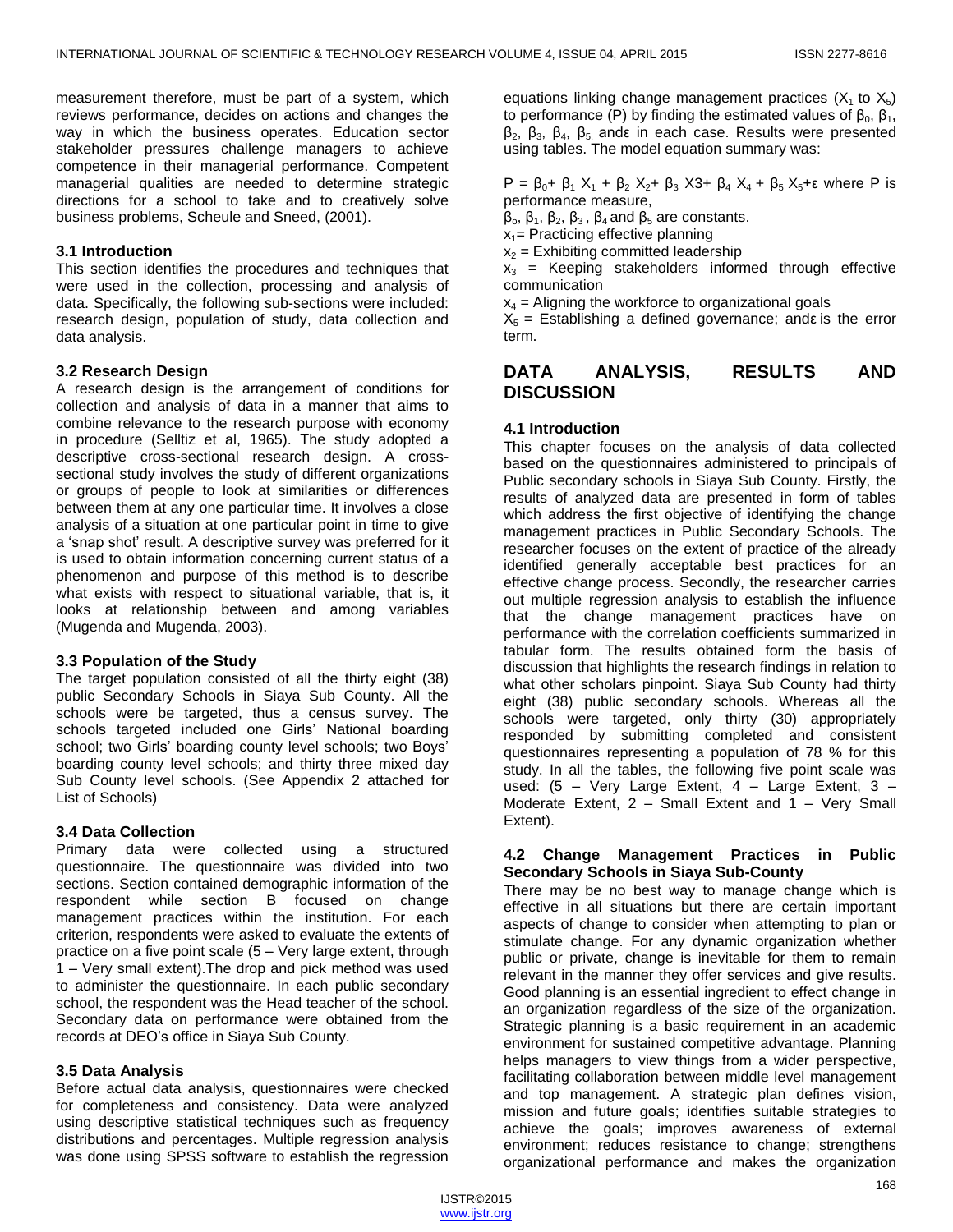more proactive than reactive. Respondents were required to indicate the extent to which they had put into practice four (4) aspects that were considered indicators of good planning.

# **Table 4.1.1: Embracing of strategic planning as a current management trend**

| Response             | Frequency | %<br>Response | <b>Mean</b><br>Extent,<br>u | <b>Standard</b><br>deviation, $\sigma$ |
|----------------------|-----------|---------------|-----------------------------|----------------------------------------|
| Very large<br>extent | 10        | 33%           | 4.2667                      |                                        |
| Large<br>extent      | 18        | 60%           |                             | 0.2728                                 |
| Moderate<br>extent   | 2         | 7%            |                             |                                        |
| Total                | 30        | 100%          |                             |                                        |

The findings in Table 4.1.1 indicate that majority (60%) of Public Secondary Schools in Siaya Sub-County practiced strategic planning to a large extent. The findings imply that most of the Public Secondary Schools had embraced the requirement by the MOE that all Secondary Schools develop strategic plans to guide their development agenda. The standard mean indicates that the schools practiced this aspect of management to a large extent although the level of disparities among the schools was significant. The respondents were also asked to rate their extent of implementation of the strategic plan already developed.

**Table 4.1.2: Implementation of Strategic Plan**

| Response             | Frequency | %<br><b>Response</b> | Mean<br>Extent, $\mu$ | $S.D. \sigma$ |
|----------------------|-----------|----------------------|-----------------------|---------------|
| Very large<br>extent | 9         | 30                   |                       |               |
| Large<br>extent      | 15        | 50                   | 4.1000                | 0.2601        |
| Moderate<br>extent   | 6         | 20                   |                       |               |
| Total                | 30        | 100                  |                       |               |

The findings in Table 4.1.2 indicate that majority (50%) of Public Secondary schools in Siaya Sub-County implement their strategic plan to a large extent. These findings imply that the strategic plans developed by the schools were being put into practice by most of the schools to a large extent as indicated by the mean extent of (4). Respondents were required to rate the extent of the developed plan in focusing to achieve school's vision.

**Table 4.1.3: Change Plan 'focused' to achieve school's vision**

| Response             | <b>Frequency</b> | %<br><b>Response</b> | Mean<br>Extent, $\mu$ | SD,<br>σ |
|----------------------|------------------|----------------------|-----------------------|----------|
| Very large<br>extent | 30               | 100                  |                       | 0        |
| Total                | 30               | 100                  | 5                     |          |

The findings in Table 4.1.3 indicate that all the Public Secondary Schools (100%) had to a very large extent developed change plans focused to achieve the school vision. The findings imply that all the Public Secondary

Schools had deliberately crafted change plans that were geared towards achieving the school vision. Respondents were required to indicate the extent to which planning had been embraced within other levels of the institution with set targets to be achieved within set time lines.

| Table 4.1.4: Embracing change plan at other levels of |
|-------------------------------------------------------|
| management                                            |

| Response             | Frequency | %<br>Response | Mean<br>Extent, µ | $SD, \sigma$ |
|----------------------|-----------|---------------|-------------------|--------------|
| Very large<br>extent | 6         | 20            |                   |              |
| Large extent         |           | 13            |                   |              |
| Moderate<br>extent   | 18        | 60            | 3.4667            | 0.4084       |
| Small extent         | 2         |               |                   |              |
| Total                | 30        | 100%          |                   |              |

The findings in Table 4.1.4 indicate that majority of the Public Secondary Schools embraced the planning at other levels of the institution with set targets to be achieved within set time lines to a moderate extent. The findings imply that the school administration did not enjoy full support in the implementation of the change plan because other levels of management had not fully embraced the intended change plan but only moderately. Role and quality of leadership plays an important part in change. Leaders need to inspire, sell, mobilize, enable and navigate effectively to make change happen, but leadership has increasingly been seen as a team as well as an individual. Respondents were required to rate their extent of success of their change leadership.

| <b>Response</b>      | Frequency | %<br><b>Response</b> | Mean<br>extent, µ | $SD, \sigma$ |
|----------------------|-----------|----------------------|-------------------|--------------|
| Very large<br>extent |           | 13                   |                   |              |
| Large extent         | 3         | 10                   |                   |              |
| Moderate<br>extent   | 22        | 73                   | 3.3333            | 0.4128       |
| Small extent         |           |                      |                   |              |
| Total                | 30        | 100                  |                   |              |

#### **Table 4.1.5: Extent of success of change Leadership**

The findings in Table 4.1.5 indicate that majority (73%) of the Public Secondary Schools in Siaya Sub-County had moderate level of success in the leadership provided by their managers. The findings therefore implied that most of the Secondary Schools principals were not practicing effective leadership in their management of change. The respondents were asked to rate the extent of readiness by school workforce to change.

|  |  |  | Table 4.1.6: Readiness for change by workforce |
|--|--|--|------------------------------------------------|
|--|--|--|------------------------------------------------|

| Response           | <b>Frequency</b> | %<br>Response | Mean<br>Extent, u | $SD, \sigma$ |
|--------------------|------------------|---------------|-------------------|--------------|
| Large extent       |                  | 13            |                   |              |
| Moderate<br>extent | 24               | 80            |                   | 0.2591       |
| Small extent       | ◠                |               | 3.0667            |              |
| Total              | 30               | 100           |                   |              |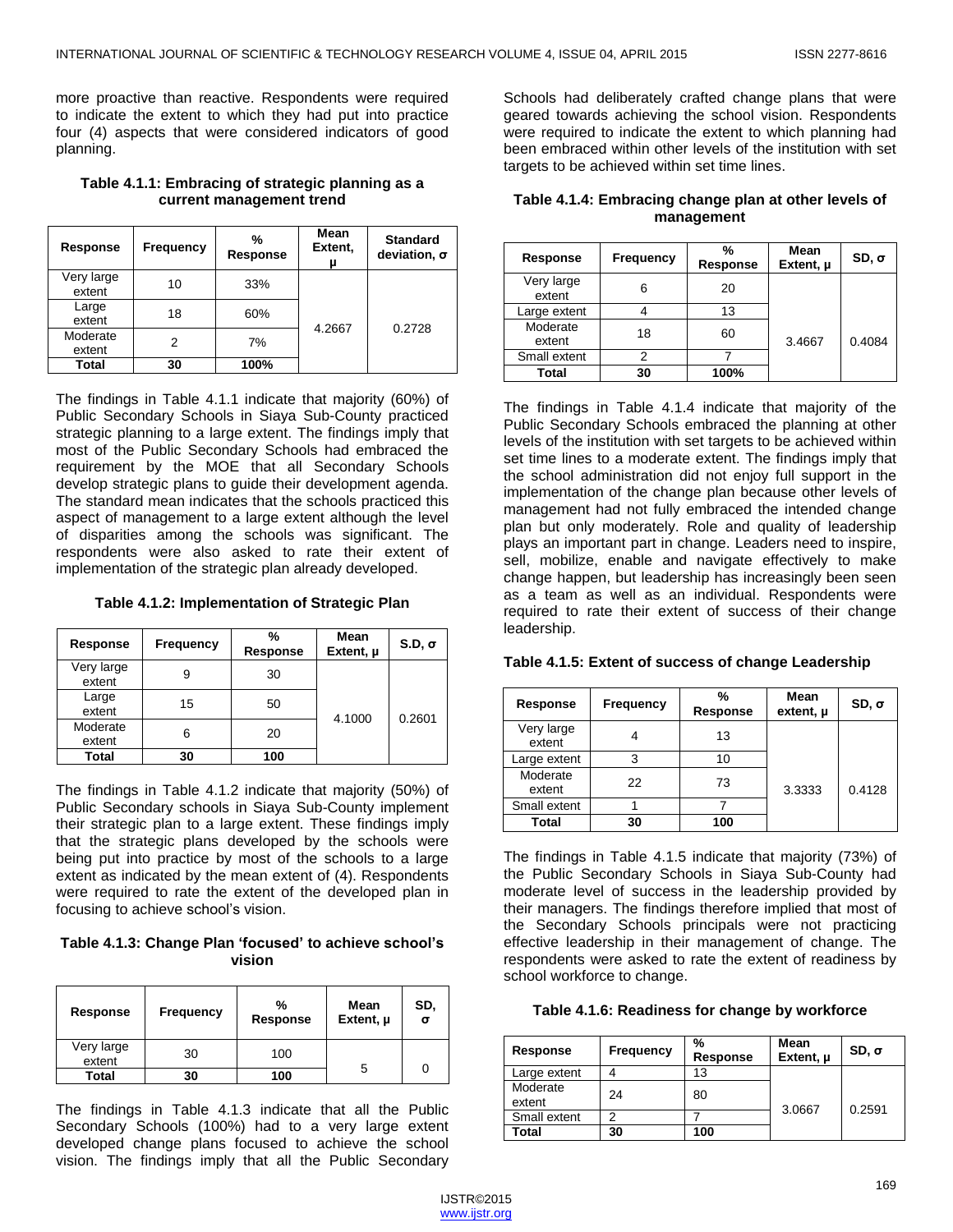The findings in Table 4.1.6 indicate that majority (80%) of the Public Secondary Schools in Siaya Sub-County had their workforce ready for the change programmes to a moderate extent. The findings indicate that the change leadership had not played the all important role in ensuring that the workforce accepted the need for change and were fully ready for the outcome through ownership of the entire change process. This was an indicator of significant resistance to change. Respondents were asked to rate the extent of engagement between them and members of the school community regarding their change initiatives.

**Table 4.1.7: Engagement with School Community**

| <b>Response</b>         | Frequency | % Response | Mean<br>$extent$ , $\mu$ | $SD, \sigma$ |
|-------------------------|-----------|------------|--------------------------|--------------|
| Very<br>large<br>extent | 5         | 17         |                          |              |
| Large extent            | 5         | 17         |                          |              |
| Moderate<br>extent      | 20        | 66         | 3.5000                   | 0.3028       |
| <b>Total</b>            | 30        | 100%       |                          |              |

The results from Table 4.1.7 indicate that majority (66%) of the Public Secondary Schools engaged the members of the school community to a moderate extent. These findings imply that there was still a gap in the level of engagement between the other members of the school community and the school administration. This moderate level of engagement on change issues may explain the significant level of resistance to change already observed. The Principals were also required to rate their intervention role as leaders to resolve change related issues so as to keep the change process on course.

**Table 4.1.8: Extent of intervention in conflicts on change related issues**

| Response                | Frequency | %<br>Response | Mean<br>Extent,<br>่ม | $SD, \sigma$ |
|-------------------------|-----------|---------------|-----------------------|--------------|
| Very<br>large<br>extent | 3         | 10            |                       |              |
| Large<br>extent         | 27        | 90            | 4.1000                | 0.16533      |
| Total                   | 30        | 100           |                       |              |

The findings in Table 4.1.8 indicate that majority (90%) of the Public Secondary Schools had the Principals intervening in conflicts related to change issues to a large extent to keep the change plan on course. These findings imply that the school managers as leaders had proposed to initiate, implement and manage the change process. They exhibited the spirit of achieving intended end results and would do what it takes to reduce stress levels in the system as much as possible. The school managers were also required to rate the level of commitment to change initiative by the other leadership within the institution other than themselves.

| change agents    |       |                  |               |                   |              |
|------------------|-------|------------------|---------------|-------------------|--------------|
| <b>Responses</b> |       | <b>Frequency</b> | %<br>Response | Mean<br>Extent, u | $SD, \sigma$ |
| Verv             | large | ◠                |               |                   |              |

**Table 4.1.9: Extent of Commitment to change by other**

|                         |    |     | . .    |        |
|-------------------------|----|-----|--------|--------|
| Very<br>large<br>extent | 3  | 10  |        |        |
| Large extent            |    | 13  |        |        |
| Moderate<br>extent      | 21 | 70  | 3.2667 | 0.4170 |
| Small extent            | ◠  |     |        |        |
| Total                   | 30 | 100 |        |        |

The findings in Table 4.1.9 indicate that majority (70%) of the Public Secondary Schools had moderate level of commitment by other leadership in the schools apart from the Principals. These results indicate that most of the schools had high chances of failing in their change initiatives due to lack of total commitment from other key leaders. Stakeholder communication involves encouraging the stakeholder participation and commitment to the change, by employing open and consultative communication approaches to create awareness and understanding of the change throughout the organization. The school Principals were required to rate the extent to which they know and involve their key stakeholders in the change initiatives.

**Table 4.1.10: Knowing and involving stakeholders (stakeholder analysis)**

| Response                | Frequency | %<br><b>Response</b> | Mean<br>Extent, µ | $SD, \sigma$ |
|-------------------------|-----------|----------------------|-------------------|--------------|
| Very<br>large<br>extent | 1         | 3                    |                   |              |
| Large extent            | 19        | 63                   |                   |              |
| Moderate<br>extent      |           | 23                   | 3.6000            | 0.4099       |
| Small extent            | 3         | 11                   |                   |              |
| Total                   | 30        | 100                  |                   |              |

The findings in Table 4.1.10 indicate that majority (63%) of the Public Secondary Schools in Siaya Sub-County had their managers knowing and involving key stakeholders to a large extent. These results imply that key stakeholders were involved in the change management process. The school managers made an analysis of who their key stakeholders were in the change initiative and implementation and kept them involved. The principals were also required to rate their level of communication to key stakeholders about their vision, benefits and impacts of the change program.

**Table 4.1.11: Extent of communication of vision, benefits and impacts to key stakeholders.**

| <b>Responses</b>        | <b>Frequency</b> | %<br>Response | Mean<br>Extent, µ | $SD, \sigma$ |
|-------------------------|------------------|---------------|-------------------|--------------|
| Very<br>large<br>extent | 9                | 30            |                   |              |
| Large extent            | 15               | 50            |                   |              |
| Moderate<br>extent      | 6                | 20            | 4.1000            | 0.2601       |
| Total                   | 30               | 100%          |                   |              |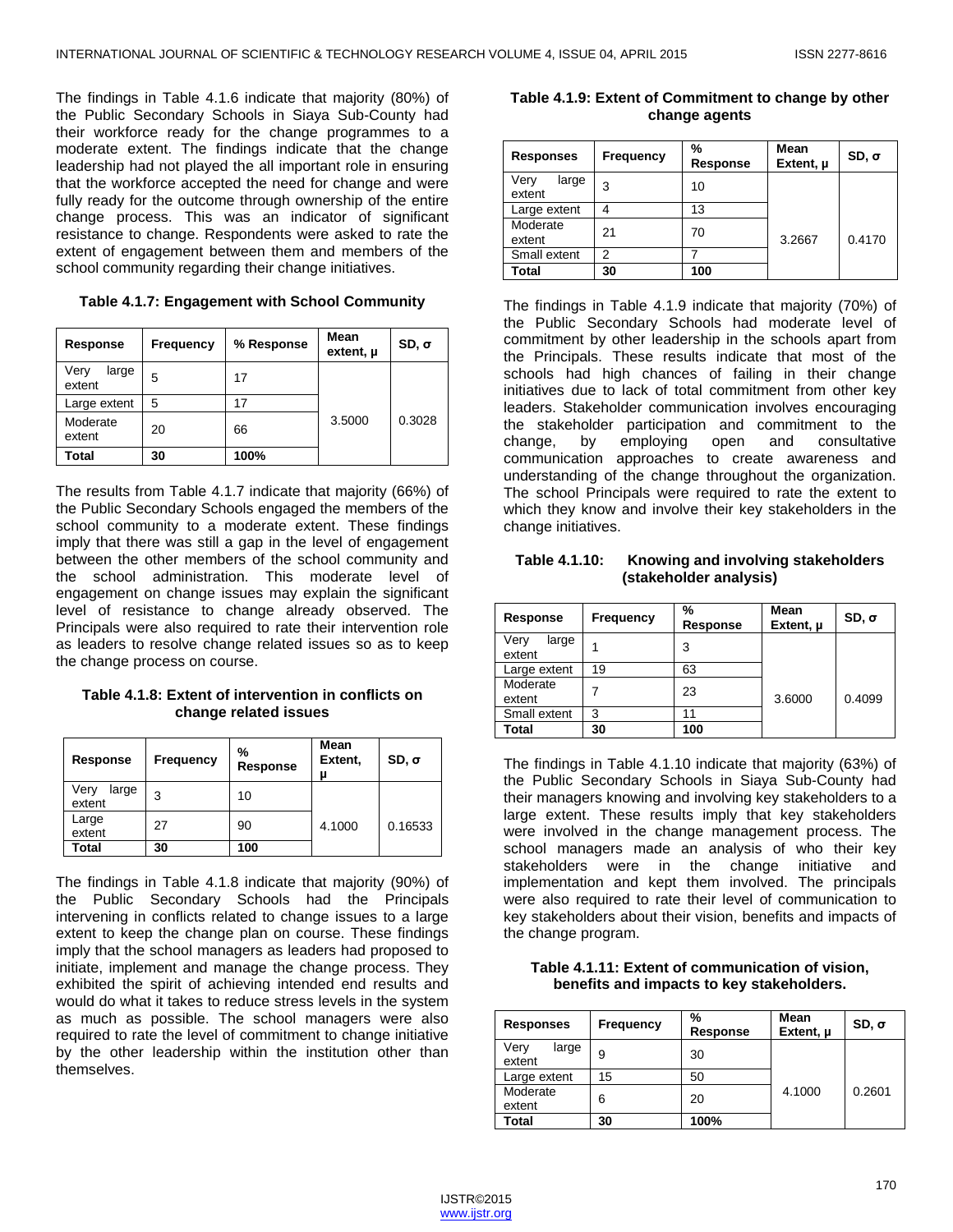The findings in Table 4.1.11 indicate that majority (50%) of the Public Secondary Schools in Siaya Sub-County communicated their vision, benefits and impacts of the change to the key stakeholders to a large extent. This finding meant that in the schools where stakeholders were aware of the benefits and impacts of the change performance, there was more ownership and readiness for change. Resistance to change was more likely to be reduced. The respondents were required to rate the extent to which they monitored the stakeholders' responses after communicating to them.

| <b>Responses</b>        | <b>Frequency</b> | %<br><b>Response</b> | Mean<br>Extent,<br>μ | $SD, \sigma$ |
|-------------------------|------------------|----------------------|----------------------|--------------|
| Very<br>large<br>extent |                  | 23.33                |                      |              |
| Large extent            | 4                | 13.33                |                      |              |
| Moderate<br>extent      | 18               | 60                   | 3.5667               | 0.4090       |
| Small extent            |                  | 3.33                 |                      |              |
| Total                   | 30               | 100                  |                      |              |

**Table 4.2.12: Monitoring of Communication Responses to Stakeholders**

The findings in Table 4.1.12 indicate that the majority (60%) of the schools in Siaya Sub-County monitored their communication to the stakeholders for responses to a moderate extent. This implies that despite the communication being made, some of the stakeholders' responses were hardly taken into account during the change management process. Only moderate consideration was done. The respondents were required to indicate the extent to which they considered other modes of communication to stakeholders other than commonly used school channels.

**Table 4.1.13: Extent of use of other modes of communication**

| <b>Responses</b>        | <b>Frequency</b> | % Response | Mean<br>Extent, $\mu$ | $SD, \sigma$ |
|-------------------------|------------------|------------|-----------------------|--------------|
| Verv<br>large<br>extent | 2                | 6.67       |                       |              |
| Large extent            | 3                | 10         | 2.6000                | 0.6000       |
| Moderate<br>extent      | 8                | 26.67      |                       |              |
| Small extent            | 15               | 50         |                       |              |
| small<br>Very<br>extent | 2                | 6.67       |                       |              |
| Total                   | 30               | 100%       |                       |              |

The findings in Table 4.1.13 indicate that the majority (50%) of the Public Secondary Schools in Siaya Sub-County used other modes of communication to stakeholders to a small extent. The findings imply that the school managers relied on the traditional channels of communication without considering the advancement in technology and the level of effectiveness of such traditional methods. Some of the stakeholders may not access information as quickly leading to ineffective implementation of the intended change. Strong governance and associated reporting arrangements need to be established to drive and monitor change. In change projects separate roles and/ or lines of

responsibility for the change are often established resulting in the normal hierarchy of control being broken or modified. Governance involves establishing appropriate roles, responsibilities and a structure to ensure a successful change. All the respondents were required to respond to whether they had established formal governance structures in their schools. All the thirty (30) schools indicated a "YES" indicating 100% response. The respondents who indicated "YES" were further required to indicate the extent to which the various levels of management established understood their roles and responsibilities.

**Table 4.1.14: Understanding of roles and responsibilities:**

| <b>Responses</b>        | <b>Frequency</b> | %<br>Response | Mean<br>Extent, $\mu$ | $SD, \sigma$ |
|-------------------------|------------------|---------------|-----------------------|--------------|
| Very<br>large<br>extent |                  | 3.33          |                       |              |
| Large extent            | 6                | 20            |                       |              |
| Moderate<br>extent      | 20               | 66.67         | 3.1667                | 0.4260       |
| Small extent            | 3                | 3.33          |                       |              |
| Total                   | 30               | 100           |                       |              |

The findings in Table 4.1.14 indicate that majority (66.67%) of the Public Secondary Schools in Siaya Sub-County had their middle level managers understanding their roles and responsibilities to a moderate extent. This implies that the change process could not be fully successful due to a significant gap in knowledge of roles and responsibilities of the implementers of the change plan. Success was expected to be moderate arising from either role conflict or errors of commission or omission. The respondents were required to rate the extent of support they received from the established governance systems.

**Table 4.1.15: Extent of support from governance structures**

| <b>Responses</b>        | <b>Frequency</b> | %<br>Response | Mean<br>Extent, µ | $SD, \sigma$ |
|-------------------------|------------------|---------------|-------------------|--------------|
| Very<br>large<br>extent | 2                | 6.67          |                   |              |
| Large extent            | 10               | 3.33          | 3.4667            | 0.3084       |
| Moderate<br>extent      | 18               | 60            |                   |              |
| Total                   | 30               | 100           |                   |              |

The findings from Table 4.1.15 indicate that majority (60%) of the Public Secondary Schools in Siaya Sub-County received moderate support from the governance structures that they had established. This result implies that despite the existence of formal structures set up to implement change, the school managers did not get full support thus making the change implementation only moderate. This indicates aspects of resistance to change. Alignment of the workforce involves the identification of the human impacts of the change, and developing plans to align the workforce to support the changing organization. Respondents were required to rate the extent to which they allowed members of the school community to participate in decision making.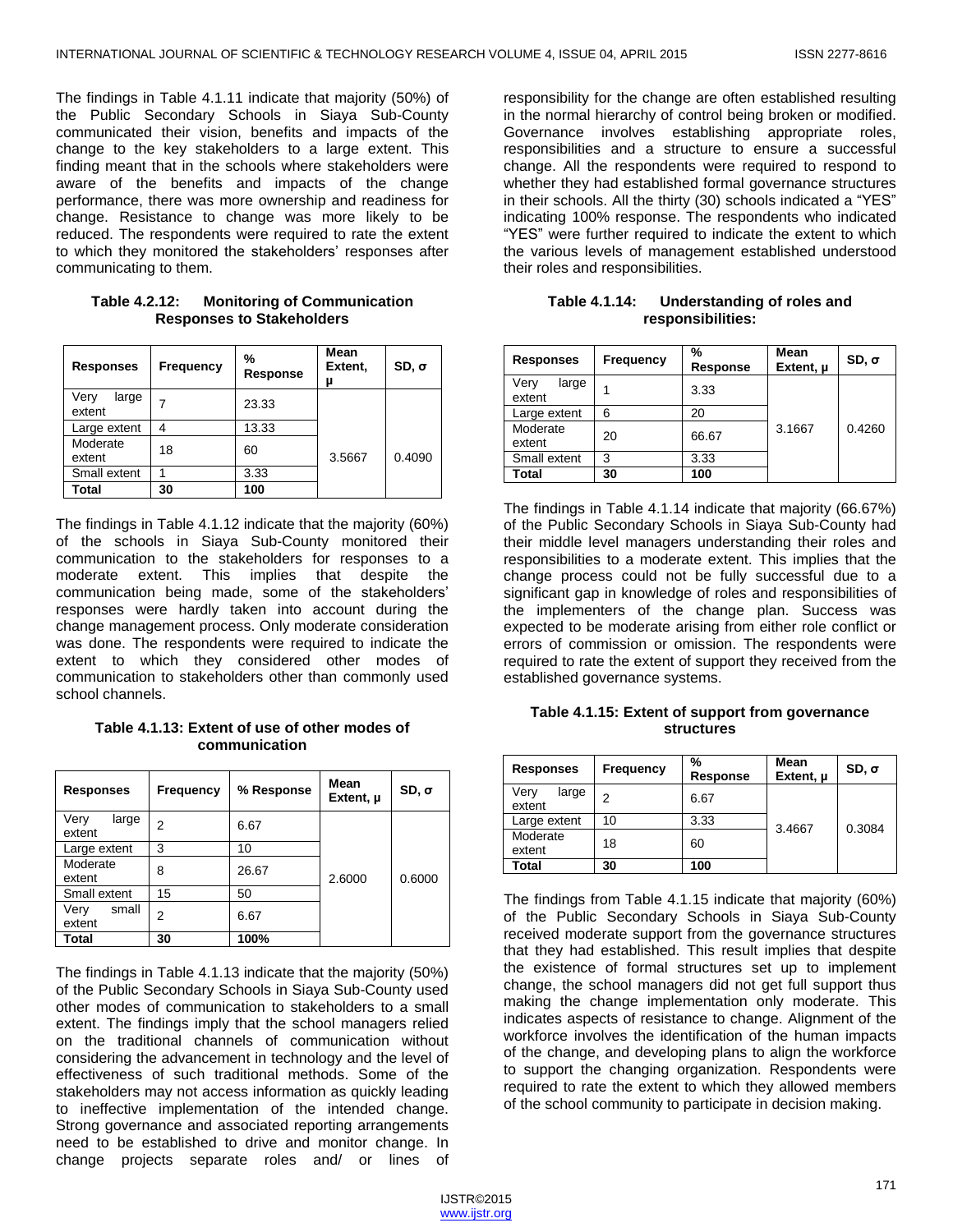**Table 4.1.16: Decision Making Opportunities**

| <b>Responses</b>   | <b>Frequency</b> | %<br>Response | Mean<br>Extent, µ | $SD, \sigma$ |
|--------------------|------------------|---------------|-------------------|--------------|
| Large extent       | 12               | 40            |                   |              |
| Moderate<br>extent | 16               | 53.33         | 3.3333            | 0.2788       |
| Small extent       | າ                | 6.67          |                   |              |
| Total              | 30               | 100%          |                   |              |

The results in Table 4.1.16 indicate that the majority (53.33%) of Public Secondary Schools in Siaya Sub-County have allowed decision making opportunity to other members of the school community to a moderate extent. This result implies that majorly decision making is still restricted to top level management while the other middle level cadre staffs are only involved moderately. This weighs down on the pace of change process. Respondents were also required to rate the extent to which the workforce had acquired job-relevant knowledge and skills necessary to accomplish organizational goals.

**Table 4.1.17: Job-relevant knowledge and Skills**

| <b>Responses</b> | <b>Frequency</b> | %<br>Response | Mean<br>Extent,<br>u | $SD, \sigma$ |
|------------------|------------------|---------------|----------------------|--------------|
| Response         | 18               | 60            |                      |              |
| Response         | 10               | 33.33         |                      |              |
| Response         | 2                | 6.67          | 3.5333               | 0.3083       |
| Total            | 30               | 100%          |                      |              |

The results in Table 4.1.17 indicate that majority (60%) of the Public Secondary Schools in Siaya Sub-County have a workforce that has the job-relevant knowledge and skills to accomplish organizational goals to a large extent. The findings imply that the school managers have ensured that before a successful change process the staff has the necessary training to acquire the knowledge and skills as a prerequisite for successful implementation.

#### **SUMMARY CONCLUSION AND RECOMMENDATIONS**

# **5.1 Introduction**

The aim of the research project was to establish change management practices in Public Secondary Schools in Siaya Sub County as well as establish the influence of these change management practices on performance of the institutions. This chapter contains a summary of the results as presented in the previous chapter and gives conclusions and recommendations based on the findings of the study; finally the study has provided suggestions for further research.

# **5.2 Summary**

The underlying basis of change management is that people's capacity to change can be influenced by how change is presented to them. Public secondary schools have planned for the change for a long period as a requirement by the Government through the Ministry of Education. The organizations also have developed and documented the objectives to be achieved by the change and the means to achieve it. This has been successful through strategic planning. Having established a case for

change, the execution of change plans was done by all schools to a large extent. The drawn plans were focused towards achieving the set school vision in all the schools under this study. However, there was evident failure by the schools to totally embrace the change initiatives which was only done in moderation. Whereas all principals confirmed that they had knowledge and skills on educational management after being sponsored to undertake management courses, 73% of them were only moderately successful as change agents. Their inadequacy in change leadership was reflected in the 80% moderate readiness for change by the school community indicating significant level of resistance to change in most schools. The extent of engagement was also done in moderation implying that there was a likelihood of information gap which could increase resistance. However, the principals as change agents and leaders readily intervened to a large extent in situations of conflict on change issues to maintain the change process inertia. Commitment to change was observed to be moderate. Most of the schools under study were initiated by the members of the community within their localities. The school managers had the moral obligation of identifying the schools with the stakeholders, which they practiced to a large extent. However, other dynamics may have played role to explain the moderate level of commitment to change and failure of engagement to a large extent. Moderate communication of vision, benefits of change and the likely impacts of change had been done. However, monitoring of the responses of the communication had not been done to a large extent in most of the schools. Feedback seemed not to be of importance to most principals yet it is a crucial element in change management process. Most school managers had adopted the traditional ways of communication despite changes in information communication technology. Majority of the principals confirmed that they only practiced the use of other modes of communication to a moderate extent which may have led to the observed moderate to small extent of commitment to change. Decision making was largely done by the school managers allowing only moderately for second opinion. Seven percent of the schools only allowed decision making at other levels to a small extent. This scenario meant that ownership of the change program was minimal thus increasing resistance. It was, however, evident that 60% of the managers had allowed their workforce to acquire the relevant skills and knowledge for accomplishing organizational goals. In all the schools studied, the principals had established a formal governance structure. However, the roles and responsibilities were well defined and understood in 67% of the schools while it was still a major challenge in 10% of the schools. With low understanding of roles and responsibilities in the change process, the result was the observed moderate and small extent of support that the school principals received from their governance structure.

#### **5.3 Conclusion**

Change is an inherent characteristic of any organization and like it or not, all organizations whether in the public or private sector must change to remain relevant. In conclusion, change is inevitable and change is development. Secondary School education is a service on the move and has reached a point where there is need to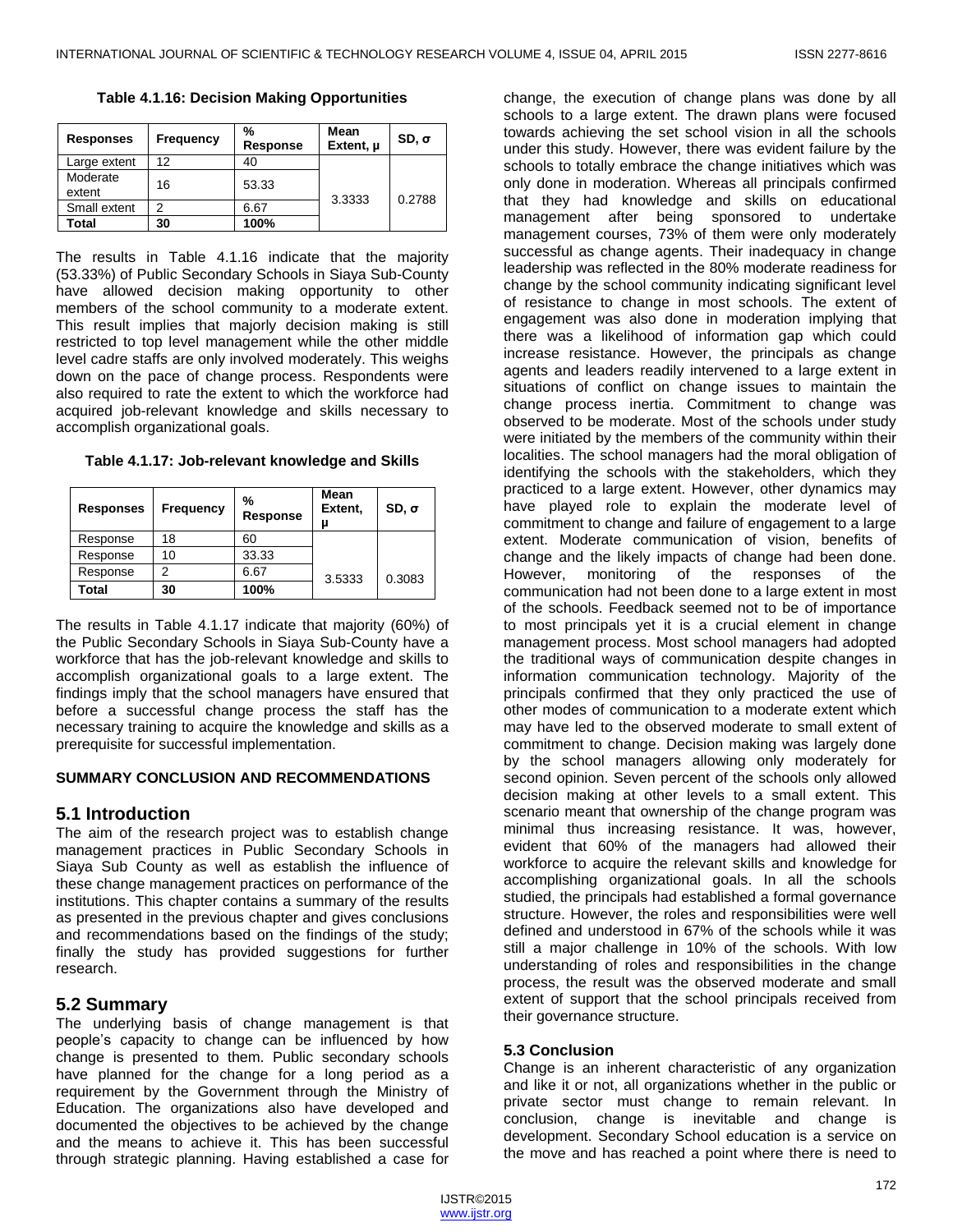exceedingly invest in some research and development as it becomes more competitive and hence a need to be in the know at all times. From the studies conducted the most successful change efforts have focused very heavily on the best practices of change management. Public Secondary Schools in Siaya Sub County have realized and carefully institutionalized the change to develop organizational capabilities so that the change becomes a robust feature of the organizational context. Of much importance, organizational leaders must continuously monitor the ongoing change process. Frequent employee surveys and administrative walk-around are some means by which principals of schools, that are basically the change agents, may keep track of the sustainability of change. Successful change management strategies require not only an awareness of human behavior, but also workplace evolutionary trends. As a final point, for a successful change process the managers of Public Secondary Schools in Siaya Sub County should commence change monitoring and evaluation process immediately while at the same time embracing the best practices of change management, not moderately as is the situation currently, but in totality.

# **5.6 Suggestions for Further Research**

In addition to the conclusions that the scope of this study has allowed me to draw, my findings have also yielded several recommendations for further research on this topic. There being not much research conducted on the management of change and performance in the Public Secondary Schools' context, it is hoped that this study will act as a catalyst for further research. There is need to further research on other change management practices that this research may not have established and their influence on performance in other Sub Counties for comparison purposes. This study also presents a research opportunity which can include a similar study conducted in Private Secondary Schools and both Public and Private Primary schools in Kenya. The researcher suggests that a more comprehensive model be developed for accurately measuring the relationship between change management practices and performance based on more objective responses by the school managers while taking into account the environmental factors that uniquely affect the institutions.

# **REFERENCES**

- [1] Alchian, A; and Demsetz, H. (1972). Production, Information Costs, and Economic Organization. American Economic Review, 62:777-795
- [2] Armstrong ,M (2001). Human Resource Management Practice. 8<sup>th</sup> Edition, London:Kogan Page Publishers.
- [3] Arnetz, B.B (2005).Subjective Indicators as a Gauge for Improving Organizational Well Being, An Attempt to Apply the Cognitive Activation Theory to Organizations. Psychneuroendocrinology, Vol. 30,1022-1026.
- [4] Balogun, J. and Hope H.V (2004). Exploring Strategic Change. (3<sup>rd</sup> Edition) London: Prentice Hall.
- [5] Basic Education Act (2013). Nairobi: Government Printers.
- [6] Burnes, B (2004). Managing Change: A Strategic Approach to Organizational Dynamics (4th Edition) Harlow: Prentice Hall.Burnes, B (2002). Managing Change: A Strategic Approach to Organizational
- [7] Dynamics**.** London: Pitman Publishing. Burnes, B (1996). Managing Change: Strategic Approach to Organizational Dynamics**.** London: Pitman Publishing.
- [8] Burtonshaw-Gunn, S and Salameh, M (2011).Change Management and Organizational Performance. United Kingdom.
- [9] Cameron,K.S., and Whetten, D.A(1983). Organizational Effectiveness: A Comparison of Multiple Methods**:** 1-24. New York: Academic Press.
- [10] Cummings, T.G; Worley, C.G (2005). Organization Development and Change. United States: Thomson, South-Western.
- [11] Daft,R.L.(1992). Organizational Theory and Design.  $4^{\text{th}}$  Edition. St Paul MN:
- [12] Davis, R. (1995). Choosing Performance Management. A Holistic Approach Journal, New Delhi: CUPA Publication.
- [13] Dunphy, D and Stace, D. (1993). The Strategic Management of Corporate Change.Human Relations, Vol. 46(8), 905 – 918.
- [14] Friedman, J (2005). The World Is Flat: A Brief History of The Twenty First Century. NY: Farar, Strans and Giroux.
- [15] Graetz, F (2000).Strategic Change Leadership Management Decision.Vol. 38 (8), 550-562.
- [16] Galbraith,J.R. (1982). Designing Complex Organizations. Reading, MA: Addison-Wesley.
- [17] Goldstein, H. (1995). Multilevel Statistical Models. London: Edward Arnold.
- [18] Hayes, J (2007). The Theory and Practice of Change Management**.** Second edition. Hampshire: Palgrave MacMillan.
- [19] Hofer, C. W (1983). A New Measure for Measuring Organizational Performance**.** In R. Lamb (Eds**.),** Advances in Strategic Management, Vol. 2, 43-55. New York: JAI Press.
- [20] Katou, A. A andBudhwar, A (2007). The Effect Of Human Resource Management Policies in Greek